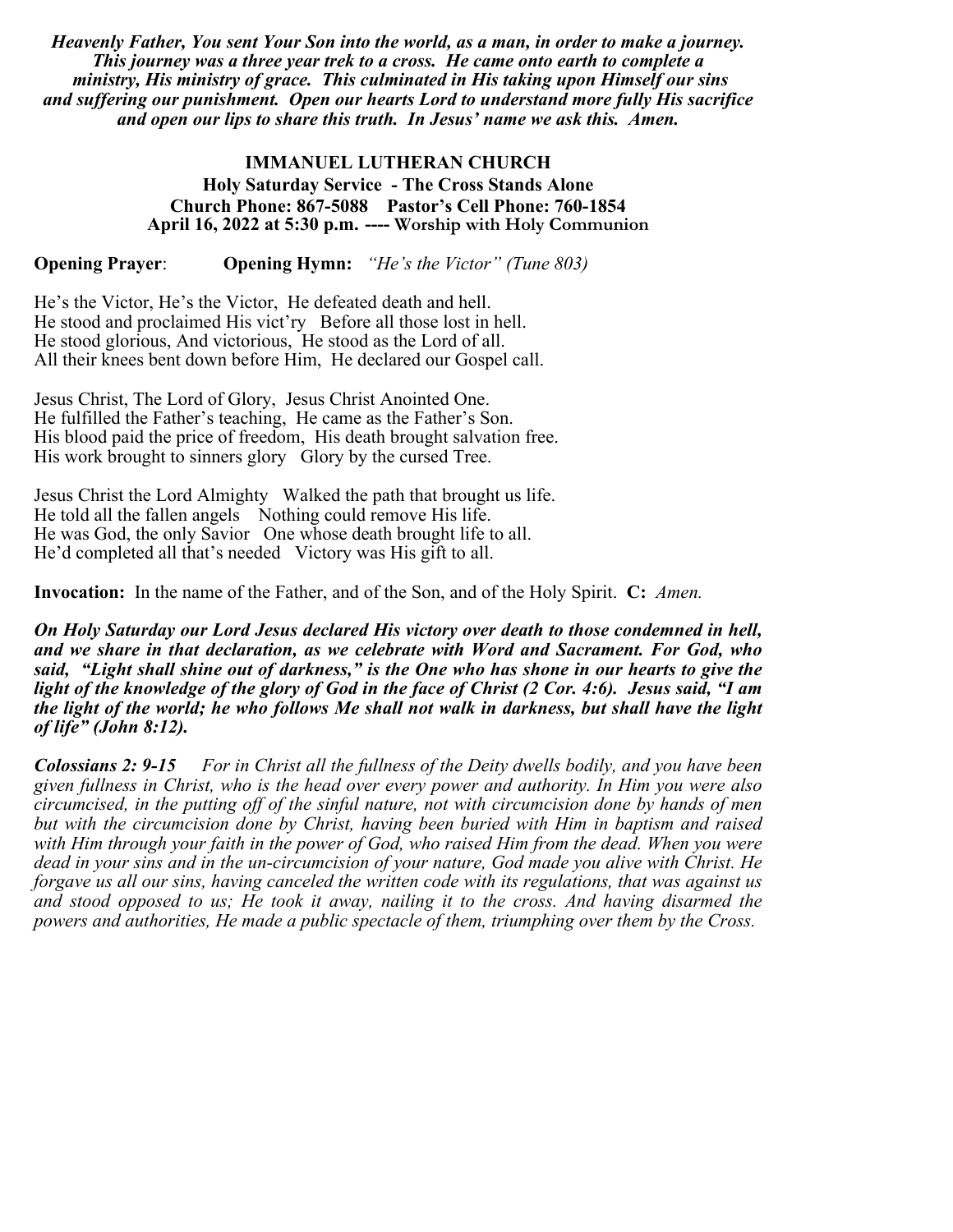*Galatians 3: 13-14 Christ redeemed us from the curse of the law by becoming a curse for us, for it is written: "Cursed is everyone who is hung on a tree". He redeemed us in order that the blessing given to Abraham might come to the Gentiles through Christ Jesus, so that by faith we might receive the promise of the Spirit.* 

**Hymn:** "*Rejoice You Heavenly Choir" (tune 443)*

Rejoice you heav'nly choirs, The triumph song ring out. The King has won the victr'y; Creation raise a shout. His light, its radiance brilliant Has banished darkness' reign; Let all the faithful praise Him And sing the glad refrain.

Thanks be to God the Father, And to the Paschal Lamb, For our release from bondage To sin and all its shame. This night the victory's given, Creation dawns anew; Such love beyond all telling Demands our praises true.

*On Holy Saturday our Victorious Lord stood in His power and Might; and openly proclaimed His victory over sin, death, and hell. He stood before all the powers of hell and their reaction was to fall to their knees. "For by the name of Jesus every knee shall bow in heaven and on earth and under the earth" He accomplished His purpose to pay for our sins, to humbly serve His Father, and to sacrifice Himself on our behalf. His work was done and salvation was being given to all those who were His own. He was leaving hell to go to take His rightful place next to His Father's throne. His work and His victory were complete and everlasting.*

*Ephesians 2: 4-10 But because of His great love for us, God, who is rich in mercy, made us alive with Christ even when we were dead in transgressions—it is by grace you have been saved. And God raised us up with Christ and seated us with Him in the heavenly realms in Christ Jesus, in order that in the coming ages He might show the incomparable riches of His grace, expressed in His kindness to us in Christ Jesus. For it is by grace you have been saved, through faith—and this is not from yourselves, it is the gift of God— not by works, so that no one can boast. For we are God's workmanship, created in Christ Jesus to do good works, which God prepared in advance for us to do.* 

**Hymn:** *"Our Lord Proclaimed" (Tune 475)*

*Our Lord proclaimed the truth to all To all those bound in Satan's claws He stood before them as the Lord: Alleluia, Alleluia, Alleluia!*

*Death had no longer power to be Something to fear for we can see Our Lord has gained us victory! Alleluia, Alleluia, Alleluia!*

*Jesus the name by which all bow Jesus the Name by which we know He has removed our greatest foe. Alleluia, Alleluia, Alleluia!*

*Jesus decreed His victory He made it clear for all to see He was the Lord eternally Alleluia, Alleluia, Alleluia!*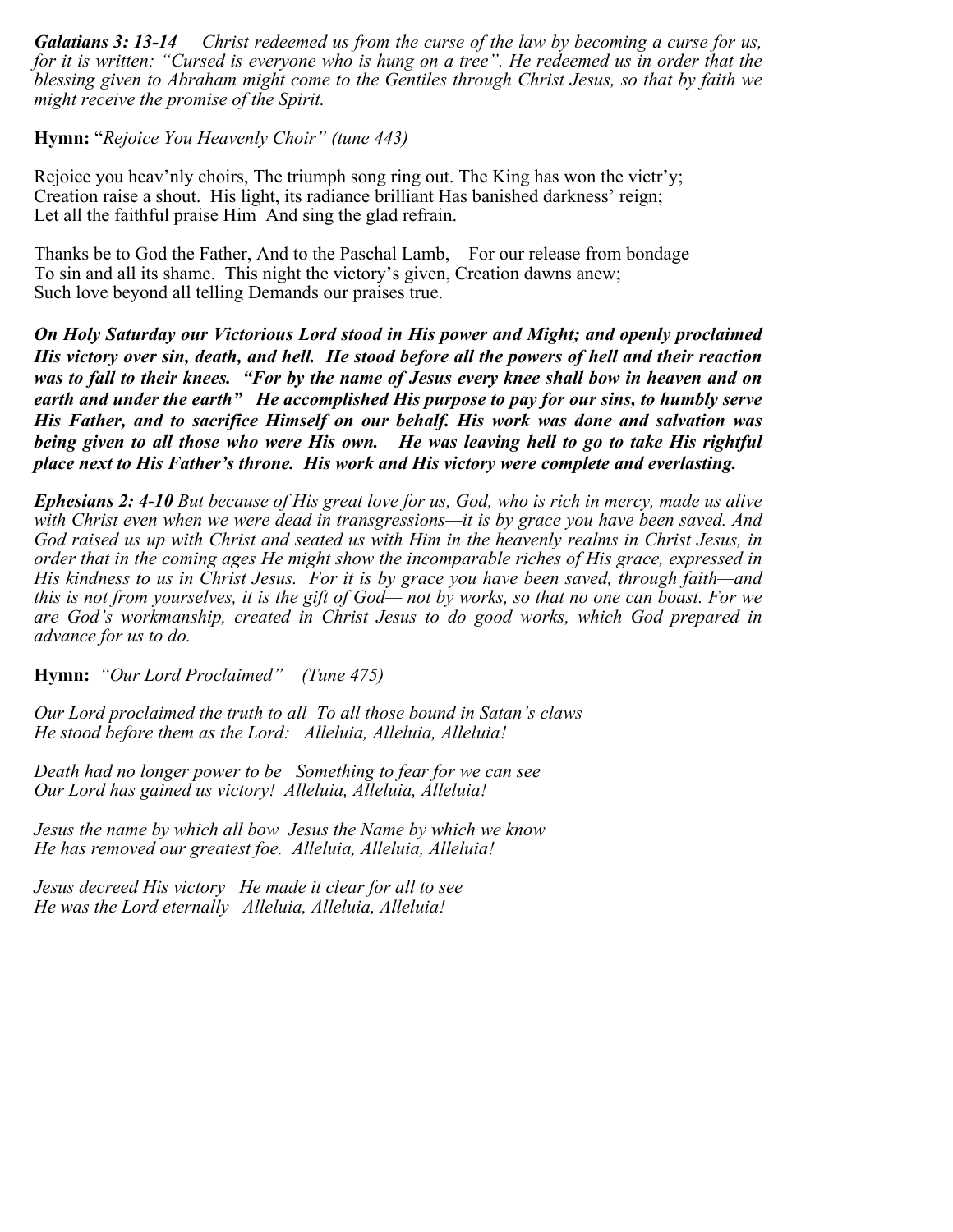*On Holy Saturday Jesus proclaimed the true work of a servant. It was to carry out the work, the Father's Plan, in order that life and salvation would be granted to those who believe. More than that, a Plan that would bring His word of salvation into the lives of those lost in sin. He became the Paschal Lamb, the Sacrificial Lamb, the One who so caringly suffered in order that we would not have to pay the price. He was victorious so He could stand and demonstrate that He was the Almighty God and that every force of evil would have to bow in acknowledgment of His position. He is our Lord, and He has brought life to all mankind.*

*Philippians 2: 5-11 Your attitude should be the same as that of Christ Jesus: Who, being in very nature God, did not consider equality with God something to be grasped, but made Himself nothing, taking the very nature of a servant, being made in human likeness. And being found in appearance as a man, He humbled Himself by becoming obedient to death— even death on a cross! Therefore God exalted Him to the highest place and gave Him the name that is above every name, that at the name of Jesus every knee should bow, in heaven and on earth and under the earth, and every tongue acknowledge that Jesus Christ is Lord, to the glory of God the Father.* 

*` Gospel Lesson: Matthew 27: 57-66 And when it was evening, there came a rich man from Arimathea, named Joseph, who himself had also became a disciple of Jesus. This man went to Pilate and asked for the body of Jesus. Then Pilate ordered it to be given over to him. And Joseph took the body and wrapped it in clean linen cloth, and laid it in his own tomb, which he*  had hewn out of rock; and he rolled a large stone against the entrance of the tomb and went *away. And Mary Magdelene was there, and the other Mary. sitting opposite the grave. Now on the next day, which is the one after the preparation, the chief priests and the Pharisees gathered together with Pilate, and said, "Sir, we remember that when He was still alive that deceiver said, 'After three days I am to rise again.' Therefore give orders for the grave to be made secure until the third day, lest the disciples come and steal Him away and say to the people, 'He has risen from the dead,' and the last deception will be worse than the first." Pilate said to them, "You have a guard; go, make it as secure as you know how." And they went and made the grave secure, and along with the guard they set a seal on the stone.*

**Confession of Faith:** *Nicene Creed (back of hymnal)*

**Hymn:** *"This Holy Night" (Tune 461)*

This Holy Night Jesus pro-claimed for us Vic-to-ry over sin and death He told all hell He had won for us Life everlasting, joy, and love.

Jesus was now the Vic-tor strong No longer suf-fer-ing from pain He was vic-to-ri-ous over all He stood and de-clared hope for all

Jesus pro-claimed His power and might Standing before the pow'rs of hell He car-ried out the Father's will He had brought life to all mankind.

Jesus announced that He would rise That their defeat was now complete He would rise as the Lord of life He was The Lamb, The Hope, the Price.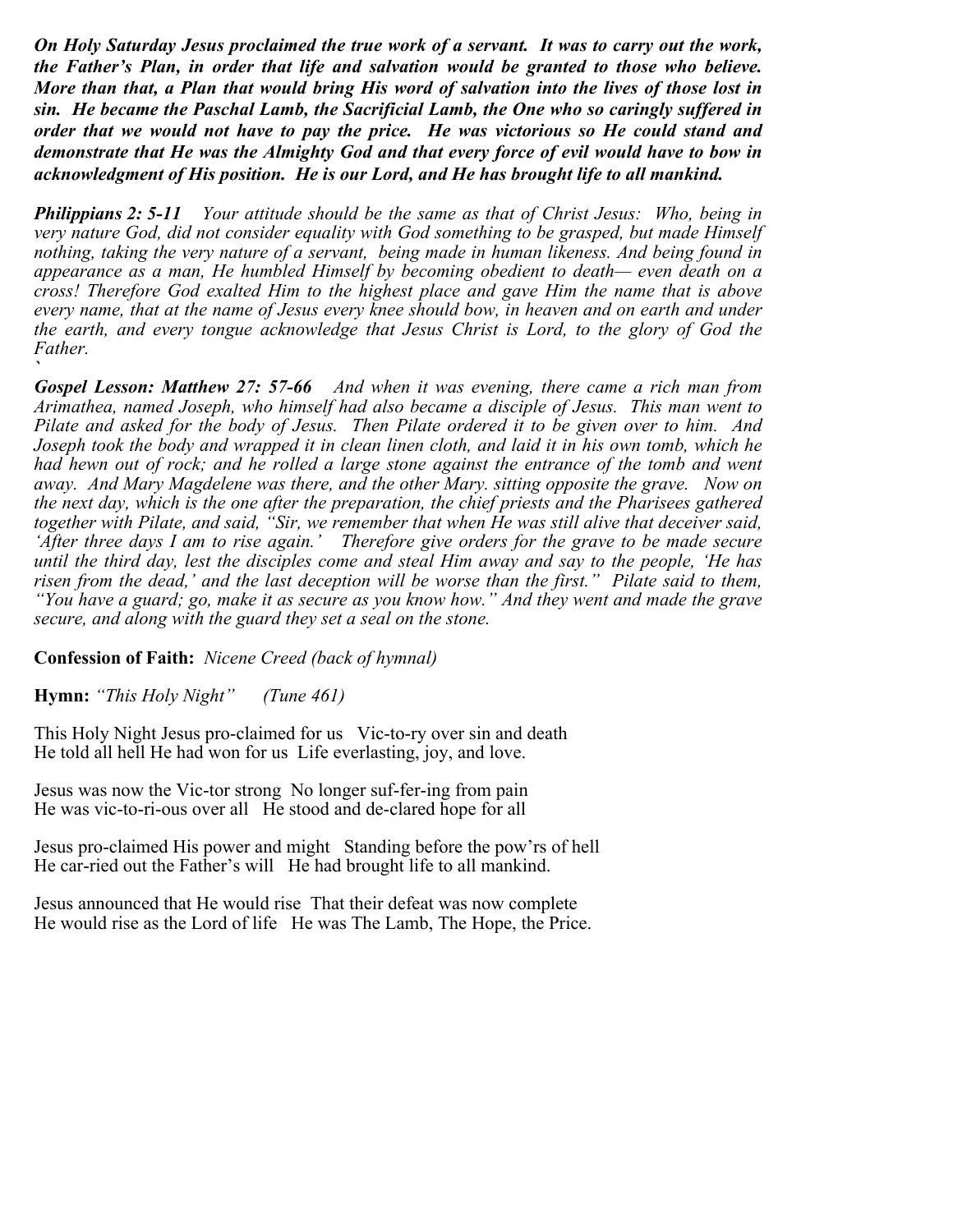**Children's Sermon /// Sermon -** *"The Cross stands Alone- Our Lord Stands as Victor"*

# **Offerings brought to the Altar**

**Prayers:** The families of Heuring, Jim and Debbie; Hill, Warren, Jackie, Addison and Jude; and Hoffherr, Michael and Stephanie

# **Lord's Prayer**

**Confession of Sins:** *Everlasting Father, we confess that our nature is sinful, that we many times defiantly reject Your will and purposely sin against you. We confess that it was our sin that placed Your Son on the cross and made it necessary for Him to be damned in our place. We confess that He had to take our punishment upon Himself to save us from what we deserved. We call upon Your mercy, for His sake, to bring us the forgiveness of our sins. Lead us to delight in Your goodness and walk in Your ways into eternal life. Amen.*

**Absolution:** Upon this your confession, I by virtue of my office as a called and ordained servant of the Word, announce the grace of God unto all of you, and in the stead and by the command of my Lord Jesus Christ, I forgive you all your sins in the name of the Father, and of the Son, and of the Holy Spirit. Amen.

**Admonition to Communicants:** I exhort you in Christ, that you give attention to the Testament of Christ in true faith, and above all take to heart the Words with which Christ presents His body and blood to us for forgiveness. That you take note of, and give thanks for, the boundless love that He showed us when He saved us from the wrath of God, sin, death, and hell by His blood; and that you then externally receive the bread and wine, that is, His body and blood, as a guarantee and pledge. Let us then in His name, according to His command, and with His own Words administer and receive His Sacrament.

## **Blessing of Elements /// Distribution**

**Hymn:** *"Holy, Holy, Holy, Lord God Almighty" 507*

Holy, Holy, Holy, Though the darkness hide Thee, Though the eye of sinful man Thy glory may not see, Only Thou art holy; there is none beside Thee, Perfect in power, in love, and purity.

Holy, Holy, Holy, Lord God Almighty! All Your works do praise Your name on earth and sky and sea Holy, holy, holy, merciful and mighty! Perfect in pow'r, in love, and purity.

**Closing Collect:** O God, who made this most holy night to shine with the glory of the Lord's resurrection; preserve in us the spirit of adoption which You have given so that, made alive in body and soul, we may serve You purely; through Jesus Christ, Your Son, our Lord, who lives and reigns with You and the Holy Spirit, one God now and forever. Amen.

**Benediction** All hymns used by permission. Lutheran Service Book Hymn License #100014726 Lutheran Service Book Liturgy License #000014726